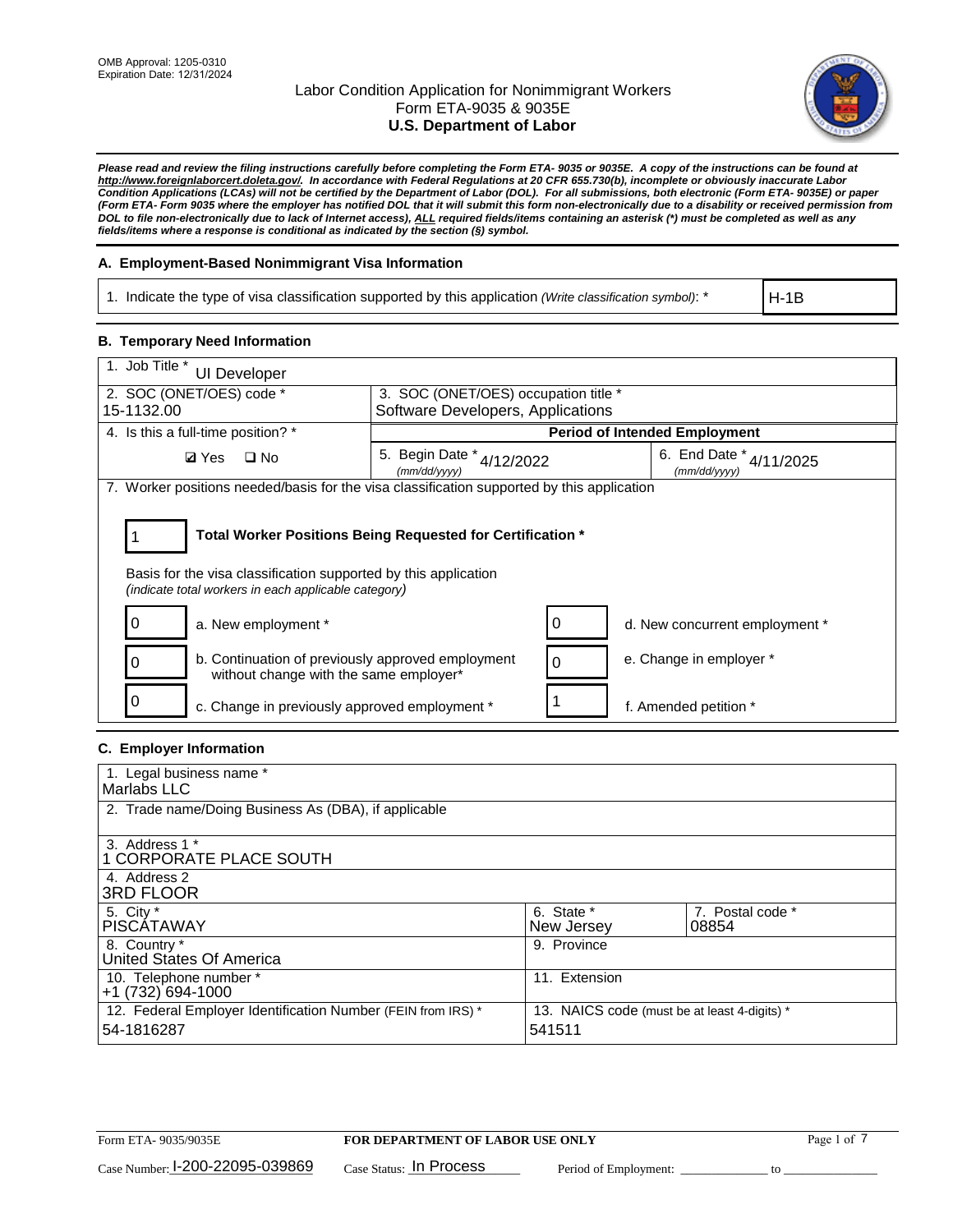

# **D. Employer Point of Contact Information**

**Important Note**: The information contained in this Section must be that of an employee of the employer who is authorized to act on behalf of the employer in labor certification matters. The information in this Section must be different from the agent or attorney information listed in Section E, unless the attorney is an employee of the employer.

| 1. Contact's last (family) name *               | 2. First (given) name * |                          | 3. Middle name(s)         |
|-------------------------------------------------|-------------------------|--------------------------|---------------------------|
| Vidyadharan                                     | Sanjay                  |                          |                           |
| 4. Contact's job title *<br>Chief Legal Officer |                         |                          |                           |
| 5. Address 1 *<br>1 CORPORATE PLACE SOUTH       |                         |                          |                           |
| 6. Address 2<br><b>3RD FLOOR</b>                |                         |                          |                           |
| 7. City *<br><b>PISCÁTAWAY</b>                  |                         | 8. State *<br>New Jersey | 9. Postal code *<br>08854 |
| 10. Country *<br>United States Of America       |                         | 11. Province             |                           |
| 12. Telephone number *                          | 13. Extension           | 14. E-Mail address       |                           |
| +1 (732) 694-1000                               | 1600                    | sanjay@marlabs.com       |                           |

# **E. Attorney or Agent Information (If applicable)**

**Important Note**: The employer authorizes the attorney or agent identified in this section to act on its behalf in connection with the filing of this application.

| 1. Is the employer represented by an attorney or agent in the filing of this application? *<br>If "Yes," complete the remainder of Section E below. |               |                                                 |                               |  | $\square$ Yes                                        | <b>Ø</b> No |
|-----------------------------------------------------------------------------------------------------------------------------------------------------|---------------|-------------------------------------------------|-------------------------------|--|------------------------------------------------------|-------------|
| 2. Attorney or Agent's last (family) name §                                                                                                         |               | 3. First (given) name $\S$<br>4. Middle name(s) |                               |  |                                                      |             |
| 5. Address 1 §                                                                                                                                      |               |                                                 |                               |  |                                                      |             |
| 6. Address 2                                                                                                                                        |               |                                                 |                               |  |                                                      |             |
| 7. City §                                                                                                                                           |               | 8. State §                                      |                               |  | 9. Postal code §                                     |             |
| 10. Country §                                                                                                                                       |               | 11. Province                                    |                               |  |                                                      |             |
| 12. Telephone number §                                                                                                                              | 13. Extension | 14. E-Mail address                              |                               |  |                                                      |             |
| 15. Law firm/Business name §                                                                                                                        |               |                                                 | 16. Law firm/Business FEIN §  |  |                                                      |             |
| 17. State Bar number (only if attorney) §                                                                                                           |               |                                                 | standing (only if attorney) § |  | 18. State of highest court where attorney is in good |             |
| 19. Name of the highest State court where attorney is in good standing (only if attorney) §                                                         |               |                                                 |                               |  |                                                      |             |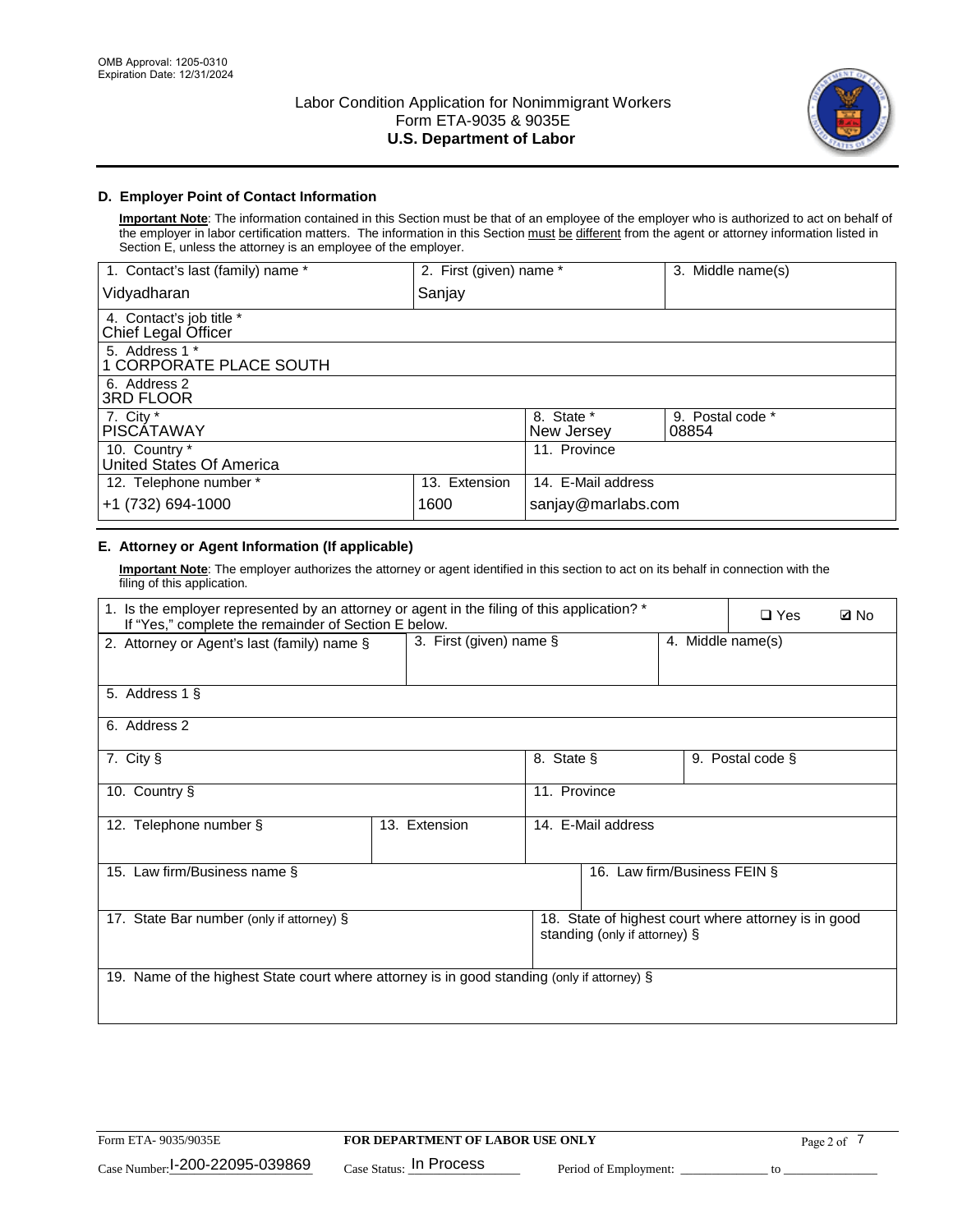

## **F. Employment and Wage Information**

**Important Note**: The employer must define the intended place(s) of employment with as much geographic specificity as possible. Each intended place(s) of employment listed below must be the worksite or physical location where the work will actually be performed and cannot be a P.O. Box. The employer must identify all intended places of employment, including those of short duration, on the LCA. 20 CFR 655.730(c)(5). If the employer is submitting this form non-electronically and the work is expected to be performed in more than one location, an attachment must be submitted in order to complete this section. An employer has the option to use either a single Form ETA-9035/9035E or multiple forms to disclose all intended places of employment. If the employer has more than ten (10) intended places of employment at the time of filing this application, the employer must file as many additional LCAs as are necessary to list all intended places of employment. See the form instructions for further information about identifying all intended places of employment.

## a.*Place of Employment Information* 1

|                                                                                       | 1. Enter the estimated number of workers that will perform work at this place of employment under<br>the LCA.*                 |  |                                          |                      |                          |  |  |
|---------------------------------------------------------------------------------------|--------------------------------------------------------------------------------------------------------------------------------|--|------------------------------------------|----------------------|--------------------------|--|--|
|                                                                                       | 2. Indicate whether the worker(s) subject to this LCA will be placed with a secondary entity at this<br>place of employment. * |  | <b>Ø</b> Yes                             | $\square$ No         |                          |  |  |
| 3. If "Yes" to question 2, provide the legal business name of the secondary entity. § |                                                                                                                                |  |                                          |                      |                          |  |  |
|                                                                                       | TracFone Wireless, Inc                                                                                                         |  |                                          |                      |                          |  |  |
|                                                                                       | 4. Address 1 *                                                                                                                 |  |                                          |                      |                          |  |  |
|                                                                                       | 9700 Northwest 112th Avenue<br>5. Address 2                                                                                    |  |                                          |                      |                          |  |  |
|                                                                                       |                                                                                                                                |  |                                          |                      |                          |  |  |
| 6. City $*$<br>Miami                                                                  |                                                                                                                                |  | 7. County *<br>Miami-dade (old Def)      |                      |                          |  |  |
| Florida                                                                               | 8. State/District/Territory *                                                                                                  |  | 9. Postal code *<br>33178                |                      |                          |  |  |
|                                                                                       | 10. Wage Rate Paid to Nonimmigrant Workers *                                                                                   |  | 10a. Per: (Choose only one)*             |                      |                          |  |  |
|                                                                                       | From $\frac{1}{5}$ 81800 00 To: $\frac{1}{5}$                                                                                  |  | □ Hour □ Week □ Bi-Weekly □ Month □ Year |                      |                          |  |  |
|                                                                                       | 11. Prevailing Wage Rate *                                                                                                     |  | 11a. Per: (Choose only one)*             |                      |                          |  |  |
|                                                                                       | 81744 00<br>$\mathcal{S}$                                                                                                      |  | □ Hour □ Week □ Bi-Weekly □ Month ☑ Year |                      |                          |  |  |
|                                                                                       | Questions 12-14. Identify the source used for the prevailing wage (PW) (check and fully complete only one): *                  |  |                                          |                      |                          |  |  |
| 12.                                                                                   | A Prevailing Wage Determination (PWD) issued by the Department of Labor                                                        |  |                                          |                      | a. PWD tracking number § |  |  |
| 13.<br>$\blacktriangledown$                                                           | A PW obtained independently from the Occupational Employment Statistics (OES) Program                                          |  |                                          |                      |                          |  |  |
|                                                                                       | a. Wage Level (check one): §                                                                                                   |  |                                          | b. Source Year §     |                          |  |  |
|                                                                                       | $\Box$ IV<br>☑ ⊪<br>$\square$ $\square$<br>$\Box$ N/A<br>⊓⊥                                                                    |  |                                          | 7/1/2021 - 6/30/2022 |                          |  |  |
| 14.                                                                                   | A PW obtained using another legitimate source (other than OES) or an independent authoritative source                          |  |                                          |                      |                          |  |  |
|                                                                                       | a. Source Type (check one): §<br>b. Source Year §<br>$\Box$ CBA<br>$\Box$ DBA<br>$\square$ SCA<br>$\Box$ Other/ PW Survey      |  |                                          |                      |                          |  |  |
|                                                                                       | c. If responded "Other/ PW Survey" in question 14.a, enter the name of the survey producer or publisher §                      |  |                                          |                      |                          |  |  |
|                                                                                       |                                                                                                                                |  |                                          |                      |                          |  |  |
|                                                                                       | d. If responded "Other/ PW Survey" in question 14.a, enter the title or name of the PW survey §                                |  |                                          |                      |                          |  |  |
|                                                                                       |                                                                                                                                |  |                                          |                      |                          |  |  |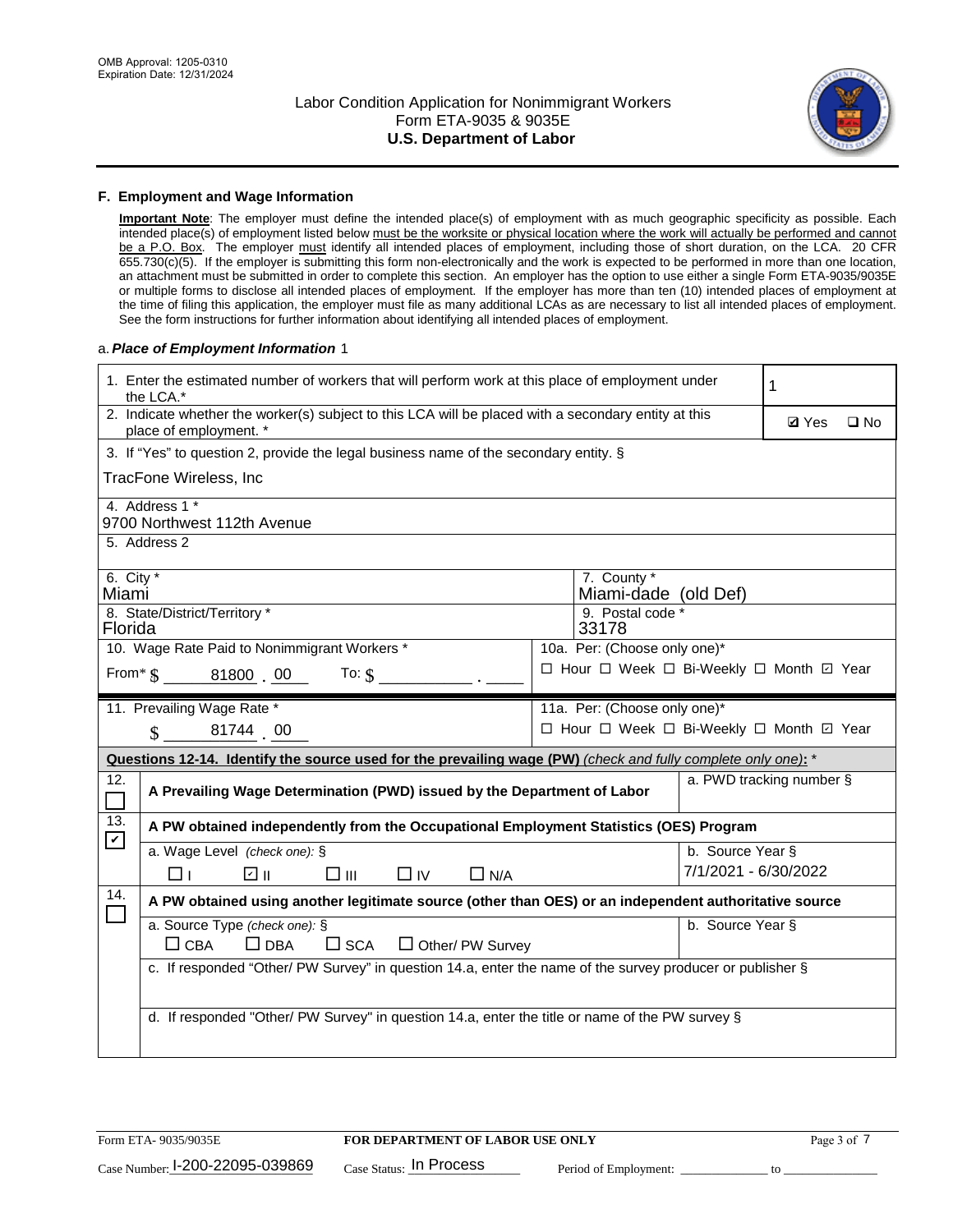

# **G. Employer Labor Condition Statements**

! *Important Note:* In order for your application to be processed, you MUST read Section G of the Form ETA-9035CP - General Instructions for the 9035 & 9035E under the heading "Employer Labor Condition Statements" and agree to all four (4) labor condition statements summarized below:

- (1) **Wages:** The employer shall pay nonimmigrant workers at least the prevailing wage or the employer's actual wage, whichever is higher, and pay for non-productive time. The employer shall offer nonimmigrant workers benefits and eligibility for benefits provided as compensation for services on the same basis as the employer offers to U.S. workers. The employer shall not make deductions to recoup a business expense(s) of the employer including attorney fees and other costs connected to the performance of H-1B, H-1B1, or E-3 program functions which are required to be performed by the employer. This includes expenses related to the preparation and filing of this LCA and related visa petition information. 20 CFR 655.731;
- (2) **Working Conditions:** The employer shall provide working conditions for nonimmigrants which will not adversely affect the working conditions of workers similarly employed. The employer's obligation regarding working conditions shall extend for the duration of the validity period of the certified LCA or the period during which the worker(s) working pursuant to this LCA is employed by the employer, whichever is longer. 20 CFR 655.732;
- (3) **Strike, Lockout, or Work Stoppage:** At the time of filing this LCA, the employer is not involved in a strike, lockout, or work stoppage in the course of a labor dispute in the occupational classification in the area(s) of intended employment. The employer will notify the Department of Labor within 3 days of the occurrence of a strike or lockout in the occupation, and in that event the LCA will not be used to support a petition filing with the U.S. Citizenship and Immigration Services (USCIS) until the DOL Employment and Training Administration (ETA) determines that the strike or lockout has ended. 20 CFR 655.733; and
- (4) **Notice:** Notice of the LCA filing was provided no more than 30 days before the filing of this LCA or will be provided on the day this LCA is filed to the bargaining representative in the occupation and area of intended employment, or if there is no bargaining representative, to workers in the occupation at the place(s) of employment either by electronic or physical posting. This notice was or will be posted for a total period of 10 days, except that if employees are provided individual direct notice by e-mail, notification need only be given once. A copy of the notice documentation will be maintained in the employer's public access file. A copy of this LCA will be provided to each nonimmigrant worker employed pursuant to the LCA. The employer shall, no later than the date the worker(s) report to work at the place(s) of employment, provide a signed copy of the certified LCA to the worker(s) working pursuant to this LCA. 20 CFR 655.734.

1. **I have read and agree to** Labor Condition Statements 1, 2, 3, and 4 above and as fully explained in Section G of the Form ETA-9035CP – General Instructions for the 9035 & 9035E and the Department's regulations at 20 CFR 655 Subpart H. \*

**Ø**Yes ロNo

## **H. Additional Employer Labor Condition Statements –H-1B Employers ONLY**

!**Important Note***:* In order for your H-1B application to be processed, you MUST read Section H – Subsection 1 of the Form ETA 9035CP – General Instructions for the 9035 & 9035E under the heading "Additional Employer Labor Condition Statements" and answer the questions below.

### *a. Subsection 1*

| 1. At the time of filing this LCA, is the employer H-1B dependent? §                                                                                                                                                                                            |  |  | $\square$ No |              |
|-----------------------------------------------------------------------------------------------------------------------------------------------------------------------------------------------------------------------------------------------------------------|--|--|--------------|--------------|
| 2. At the time of filing this LCA, is the employer a willful violator? $\S$                                                                                                                                                                                     |  |  | ⊡ No         |              |
| 3. If "Yes" is marked in questions H.1 and/or H.2, you must answer "Yes" or "No" regarding<br>whether the employer will use this application ONLY to support H-1B petitions or extensions of<br>status for exempt H-1B nonimmigrant workers? §                  |  |  | $\Box$ No    |              |
| 4. If "Yes" is marked in question H.3, identify the statutory basis for the<br>□ \$60,000 or higher annual wage<br>exemption of the H-1B nonimmigrant workers associated with this<br>□ Master's Degree or higher in related specialty<br>$\Box$ Both<br>LCA. § |  |  |              |              |
| H-1B Dependent or Willful Violator Employers -Master's Degree or Higher Exemptions ONLY                                                                                                                                                                         |  |  |              |              |
| 5. Indicate whether a completed Appendix A is attached to this LCA covering any H-1B<br>nonimmigrant worker for whom the statutory exemption will be based <b>ONLY</b> on attainment of a<br>Master's Degree or higher in related specialty. §                  |  |  | ⊟ No         | <b>Q</b> N/A |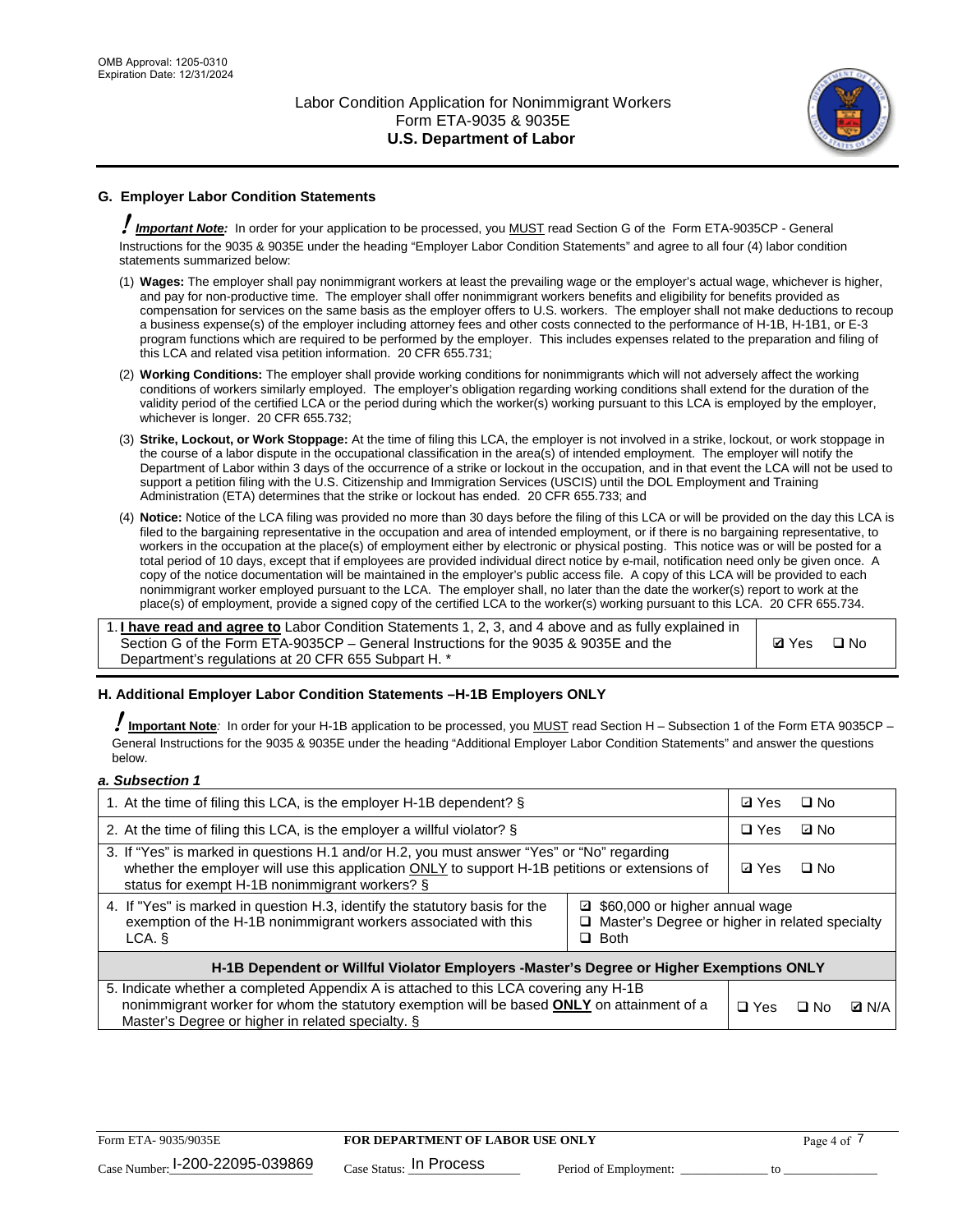

**If you marked "Yes" to questions H.a.1 (H-1B dependent) and/or H.a.2 (H-1B willful violator) and "No" to question H.a.3 (exempt H-1B nonimmigrant workers), you MUST read Section H – Subsection 2 of the Form ETA 9035CP – General Instructions for the 9035 & 9035E under the heading "Additional Employer Labor Condition Statements" and indicate your agreement to all three (3) additional statements summarized below.**

## *b. Subsection 2*

- A. **Displacement:** An H-1B dependent or willful violator employer is prohibited from displacing a U.S. worker in its own workforce within the period beginning 90 days before and ending 90 days after the date of filing of the visa petition. 20 CFR 655.738(c);
- B. **Secondary Displacement:** An H-1B dependent or willful violator employer is prohibited from placing an H-1B nonimmigrant worker(s) with another/secondary employer where there are indicia of an employment relationship between the nonimmigrant worker(s) and that other/secondary employer (thus possibly affecting the jobs of U.S. workers employed by that other employer), unless and until the employer subject to this LCA makes the inquiries and/or receives the information set forth in 20 CFR 655.738(d)(5) concerning that other/secondary employer's displacement of similarly employed U.S. workers in its workforce within the period beginning 90 days before and ending 90 days after the date of such placement. 20 CFR 655.738(d). Even if the required inquiry of the secondary employer is made, the H-1B dependent or willful violator employer will be subject to a finding of a violation of the secondary displacement prohibition if the secondary employer, in fact, displaces any U.S. worker(s) during the applicable time period; and
- C. **Recruitment and Hiring:** Prior to filing this LCA or any petition or request for extension of status for nonimmigrant worker(s) supported by this LCA, the H-1B dependent or willful violator employer must take good faith steps to recruit U.S. workers for the job(s) using procedures that meet industry-wide standards and offer compensation that is at least as great as the required wage to be paid to the nonimmigrant worker(s) pursuant to 20 CFR 655.731(a). The employer must offer the job(s) to any U.S. worker who applies and is equally or better qualified for the job than the nonimmigrant worker. 20 CFR 655.739.

| 6. I have read and agree to Additional Employer Labor Condition Statements A, B, and C above and |       |           |
|--------------------------------------------------------------------------------------------------|-------|-----------|
| as fully explained in Section H – Subsections 1 and 2 of the Form ETA 9035CP – General           | □ Yes | $\Box$ No |
| Instructions for the 9035 & 9035E and the Department's regulations at 20 CFR 655 Subpart H. §    |       |           |

## **I. Public Disclosure Information**

! **Important Note***:* You must select one or both of the options listed in this Section.

**sqrt** Employer's principal place of business □ Place of employment

## **J. Notice of Obligations**

A. Upon receipt of the certified LCA, the employer must take the following actions:

- o Print and sign a hard copy of the LCA if filing electronically (20 CFR 655.730(c)(3));<br>
Maintain the original signed and certified LCA in the employer's files (20 CFR 655.7
- Maintain the original signed and certified LCA in the employer's files (20 CFR 655.705(c)(2); 20 CFR 655.730(c)(3); and 20 CFR 655.760); and
- o Make a copy of the LCA, as well as necessary supporting documentation required by the Department of Labor regulations, available for public examination in a public access file at the employer's principal place of business in the U.S. or at the place of employment within one working day after the date on which the LCA is filed with the Department of Labor (20 CFR 655.705(c)(2) and 20 CFR 655.760).
- B. The employer must develop sufficient documentation to meet its burden of proof with respect to the validity of the statements made in its LCA and the accuracy of information provided, in the event that such statement or information is challenged (20 CFR 655.705(c)(5) and 20 CFR 655.700(d)(4)(iv)).
- C. The employer must make this LCA, supporting documentation, and other records available to officials of the Department of Labor upon request during any investigation under the Immigration and Nationality Act (20 CFR 655.760 and 20 CFR Subpart I).

*I declare under penalty of perjury that I have read and reviewed this application and that to the best of my knowledge, the*  information contained therein is true and accurate. I understand that to knowingly furnish materially false information in the *preparation of this form and any supplement thereto or to aid, abet, or counsel another to do so is a federal offense punishable by fines, imprisonment, or both (18 U.S.C. 2, 1001,1546,1621).*

| 1. Last (family) name of hiring or designated official *<br>Vidyadharan | 2. First (given) name of hiring or designated official * 3. Middle initial §<br>Sanjay |                  |  |
|-------------------------------------------------------------------------|----------------------------------------------------------------------------------------|------------------|--|
| 4. Hiring or designated official title *<br>Chief Legal Officer         |                                                                                        |                  |  |
| 5. Signature *                                                          |                                                                                        | 6. Date signed * |  |

| Form ETA-9035/9035E                         | FOR DEPARTMENT OF LABOR USE ONLY |                       |  |
|---------------------------------------------|----------------------------------|-----------------------|--|
| $_{\text{Case Number:}}$ I-200-22095-039869 | $_{Case\; Status:}$ In Process   | Period of Employment: |  |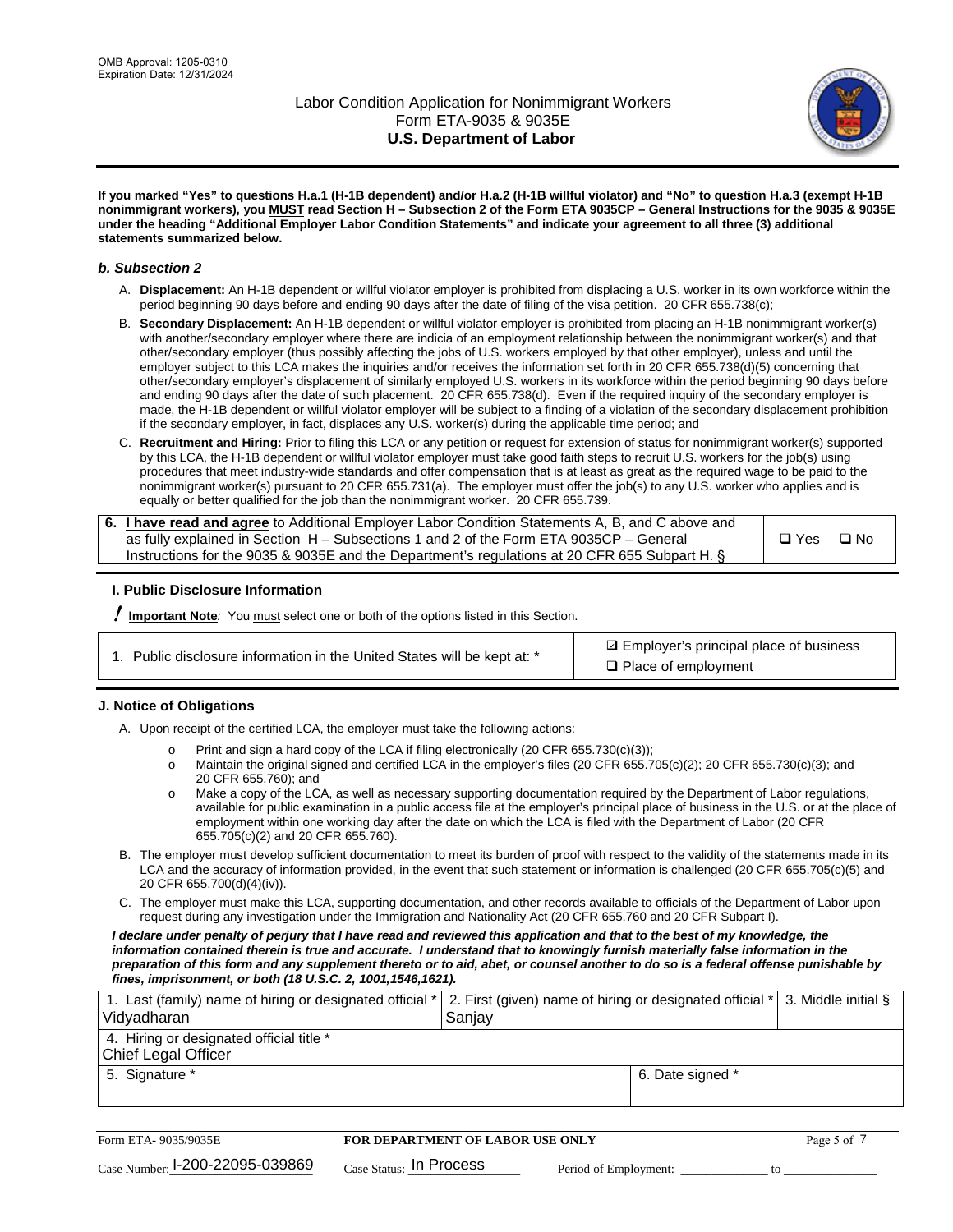

# **K. LCA Preparer**

**Important Note**: Complete this section if the preparer of this LCA is a person other than the one identified in either Section D (employer point of contact) or E (attorney or agent) of this application.

| 1. Last (family) name $\S$                                                                   | 2. First (given) name §                                                                                                                                                                                                        |                                  | 3. Middle initial |
|----------------------------------------------------------------------------------------------|--------------------------------------------------------------------------------------------------------------------------------------------------------------------------------------------------------------------------------|----------------------------------|-------------------|
| Complido                                                                                     | Marilou                                                                                                                                                                                                                        |                                  |                   |
| 4. Firm/Business name §                                                                      |                                                                                                                                                                                                                                |                                  |                   |
| Marlabs LLC                                                                                  |                                                                                                                                                                                                                                |                                  |                   |
| 5. E-Mail address §<br>marilou@marlabs.com                                                   |                                                                                                                                                                                                                                |                                  |                   |
| L. U.S. Government Agency Use (ONLY)                                                         |                                                                                                                                                                                                                                |                                  |                   |
| By virtue of the signature below, the Department of Labor hereby acknowledges the following: |                                                                                                                                                                                                                                |                                  |                   |
| This certification is valid from This certification is valid from                            | to the contract of the contract of the contract of the contract of the contract of the contract of the contract of the contract of the contract of the contract of the contract of the contract of the contract of the contrac |                                  |                   |
| Department of Labor, Office of Foreign Labor Certification                                   |                                                                                                                                                                                                                                | Certification Date (date signed) |                   |

#### $\frac{1111100688}{1111100688}$ I-200-22095-039869 In Process

Case number **Case Status** Case Status **Case Status** 

*The Department of Labor is not the guarantor of the accuracy, truthfulness, or adequacy of a certified LCA.*

## **M. Signature Notification and Complaints**

The signatures and dates signed on this form will not be filled out when electronically submitting to the Department of Labor for processing, but **MUST** be complete when submitting non-electronically. If the application is submitted electronically, any resulting certification **MUST** be signed *immediately upon receipt* from DOL before it can be submitted to USCIS for final processing.

Complaints alleging misrepresentation of material facts in the LCA and/or failure to comply with the terms of the LCA may be filed using the WH-4 Form with any office of the Wage and Hour Division, U.S. Department of Labor. A listing of the Wage and Hour Division offices can be obtained at www.dol.gov/whd. Complaints alleging failure to offer employment to an equally or better qualified U.S. worker, or an employer's misrepresentation regarding such offer(s) of employment, may be filed with the U.S. Department of Justice, Civil Rights Division, Immigrant and Employee Rights Section, 950 Pennsylvania Avenue, NW, # IER, NYA 9000, Washington, DC, 20530, and additional information can be obtained at www.justice.gov. Please note that complaints should be filed with the Civil Rights Division, Immigrant and Employee Rights Section at the Department of Justice only if the violation is by an employer who is H-1B dependent or a willful violator as defined in 20 CFR 655.710(b) and 655.734(a)(1)(ii).

## **N. OMB Paperwork Reduction Act** *(1205-0310)*

These reporting instructions have been approved under the Paperwork Reduction Act of 1995. Persons are not required to respond to this collection of information unless it displays a currently valid OMB control number. Your response is required to receive the benefit of consideration of your application. (Immigration and Nationality Act, Section 212(n) and (t) and 214(c)). Public reporting burden for this collection of information, which is to assist with program management and to meet Congressional and statutory requirements, is estimated to average 75 minutes per response, including the time to review instructions, search existing data sources, gather and maintain the data needed, and complete and review the collection of information.

Send comments regarding this burden estimate or any other aspect of this collection of information, including suggestions for reducing this burden, to the U.S. Department of Labor, Employment and Training Administration, Office of Foreign Labor Certification, 200 Constitution Ave., NW, Box PPII 12-200, Washington, DC, 20210. (Paperwork Reduction Project OMB 1205-0310.) **Do NOT send the completed application to this address.**

| Form ETA-9035/9035E             | <b>FOR DEPARTMENT OF LABOR USE ONLY</b> | Page 6 of             |  |
|---------------------------------|-----------------------------------------|-----------------------|--|
| Case Number: 1-200-22095-039869 | $_{\text{Case Status:}}$ In Process     | Period of Employment: |  |